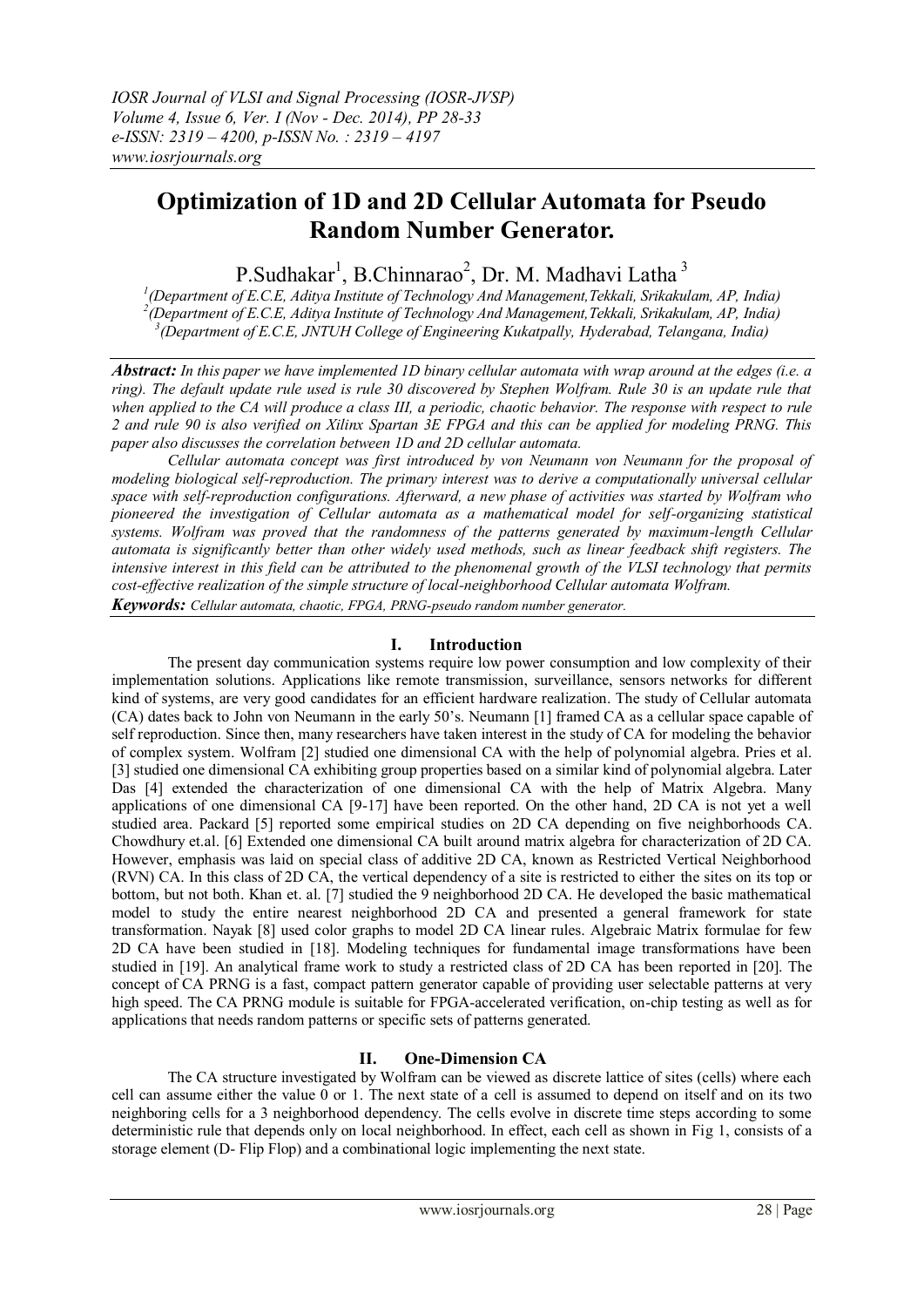

 **Fig 1: Basic CA Block**

If the next state function of a cell is expressed in the form of a truth table, then the decimal equivalent of the output is conventionally called the rule number for the cell. Thus for a 3 neighborhood CA, the next state function for cell i is represented as follows for each of 256 rules. From table 1 the top rows gives all the possible states of the neighborhood cells at the time instant (t), while the 2nd and 3rd rows give the corresponding states of the i<sup>th</sup> cell at the time instant (t+1) for two illustrative CA rules. The Second Row taken as binary number and converted into decimal representation is the rule no. 90. Similarly, the third row corresponds to rule no. 2. The expression for a rule can be obtained from its truth table. The minimized expression for rule 90 & rule 2 is

| <b>Neighbor State</b>       | 111 | 110 | 101 | 100 | 011 | 010 | 001 | 000 | <b>RULE</b> |
|-----------------------------|-----|-----|-----|-----|-----|-----|-----|-----|-------------|
| <b>Next</b><br><b>State</b> |     |     |     |     |     |     |     |     | 90          |
| <b>Next</b><br><b>State</b> |     |     |     |     |     |     |     |     |             |

#### **Table 1: 1D CA rule example**

 $q_i(t+1)=q_{i-1}(t) \oplus q_{t+1}(t)$  $q_i(t+1)=q_{i-1}(t) \oplus q_i(t) \oplus q_{t+1}(t)$ 

## **Definitions:**

1. If same rule is applied to all the cells in a CA, then the CA is said to be Uniform or Regular CA.

2. If different rules are applied to different cells in a CA, then the CA is said to be Hybrid CA.

3. The CA is said to be a Periodic CA if the extreme cells are adjacent to each other.

4. The CA is said to be a Null boundary CA if the extreme cells are connected to logic 0-state.

5. If in CA the neighborhood dependence is on XOR or XNOR only, then the CA is called additive CA, specifically, a linear CA employs XOR rules only.

6. A CA whose transformation is invertible (i.e. all the states in the state transition diagram lie in some cycle) is called a Group CA, otherwise it is called a Non Group CA.

## **2D Cellular Automata:**

In 2D cellular automata the cells are arranged in two dimensional grids with connections among the neighborhood cells. The state of CA at any time instant can be represented by an *m* x *n* binary matrix. The neighborhood function specifying the next state of a particular cell of the CA is affected by the current state of itself and eight cells in its nearest neighborhood. Mathematically, the next state q of the  $(i,j)$ <sup>th</sup> cell of a 2D CA is given by ,

$$
q_{ij}(t+1)=f[q_{i-1,j-1}(t) \oplus q_{i-1,j}(t), q_{i-1,j+1}(t), q_{i,j-1}(t), q_{i,j+1}(t), q_{i+1,j-1}(t), q_{i+1,j}(t) \Big|_{\substack{j=1\\j+1(t)}}^{\infty}
$$

Where f is the Boolean function of 9 variables. To express a transition rule of 2D CA, a specific rule convention proposed in [17] is noted below.

| 64 | 128 | 256            |
|----|-----|----------------|
| 32 |     | $\mathfrak{D}$ |
| 16 | 8   | 4              |

The Central box represents the current cell (that is the cell being considered) and all other boxes represent the eight nearest neighbors of that cell. The number within each box represents the rule number associated with that particular neighbor of the current cell – that is, if the next state of a cell is dependent only on its present state, it is referred to as rule 1. If the next state depends on the present state of itself and its right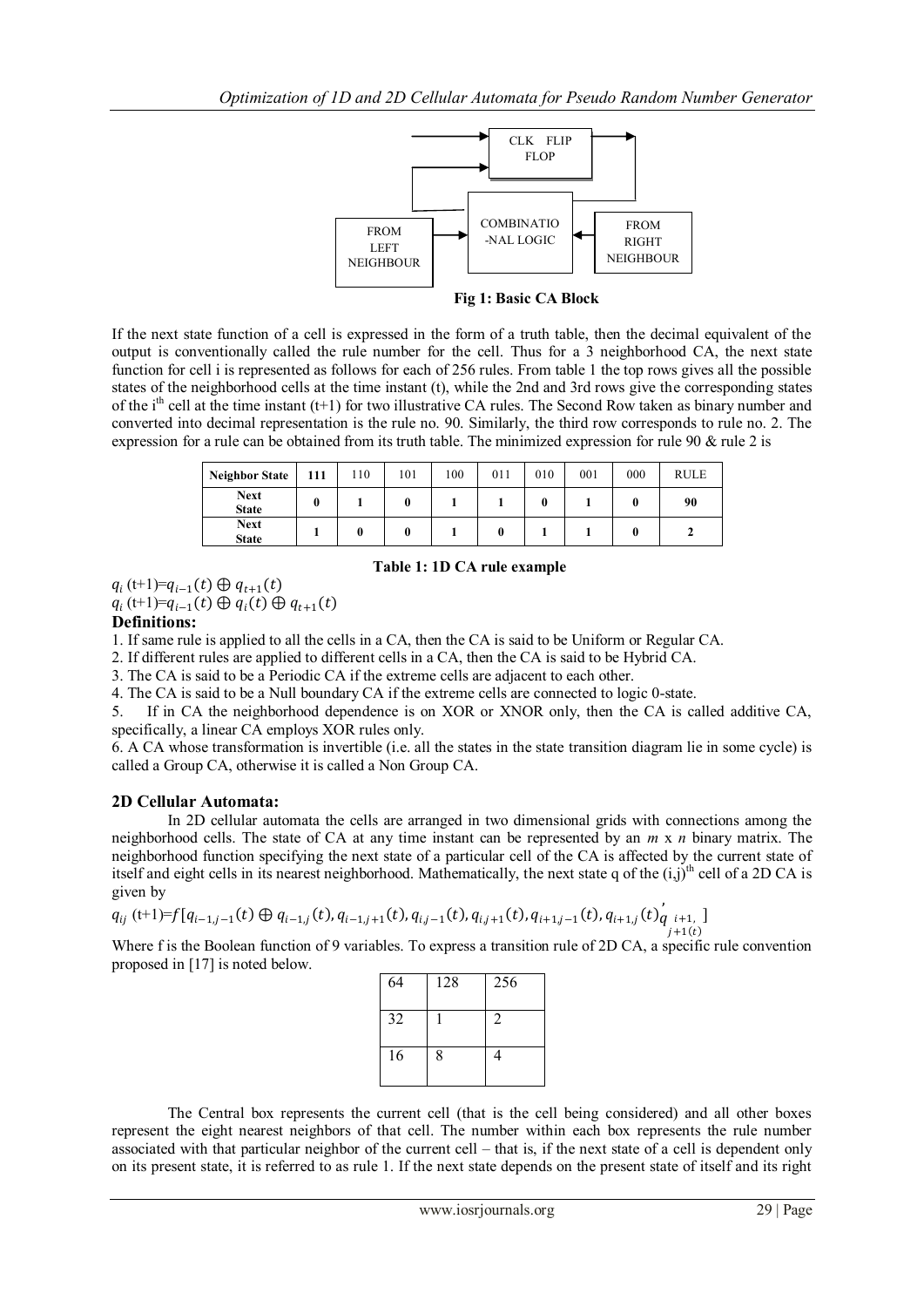neighbor, it is referred to as rule  $3(=1+2)$ . If the next state depends on the present state of itself and its right, bottom, left, and top neighbors, it is referred to as rule  $171$  ( $=1+2+8+32+128$ ) and so on.

#### **III. Mathematical Model**

This 2D CA behavior can be analyzed with the help of an elegant mathematical model where we use two fundamental matrices to obtain row and column dependencies of the cells. Let the two dimensional binary information matrix be denoted as  $X_t$  that represents the current state of a 2D CA configured with a specific rule. The next state of any cell will be obtained by XOR operation of the states of its relevant neighbors associated with the rule. The global transformation associated with different rules can be made effective with following fundamental matrices referred to as T1 and T2 in the rest of the paper.

|  | $T1 = \begin{pmatrix} 0 & 1 & 0 \\ 0 & 0 & 1 \\ 0 & 0 & 0 \end{pmatrix}$ | $T2 = \begin{pmatrix} 0 & 0 & 0 \\ 1 & 0 & 0 \\ 0 & 1 & 0 \end{pmatrix}$ |  |  |
|--|--------------------------------------------------------------------------|--------------------------------------------------------------------------|--|--|
|  |                                                                          |                                                                          |  |  |
|  |                                                                          |                                                                          |  |  |

The following lemma specifies the value of the next state of a 2D CA referred to as  $X_{t+1}$  given that its current state is  $X_t$ . The CA is assumed to be configured with primary rule only—that is it depends on only one of its nine neighbors.

The next state transition of all the primary rules (1, 2, 4, 8, 16, 32, 64,128, 256) with null boundary condition, can be represented as

| Rule 1          | $\longrightarrow$ $[X_{t+1}] = [X_t]$      |                                                 |
|-----------------|--------------------------------------------|-------------------------------------------------|
| Rule 2          | $\longrightarrow$ $[X_{t+1}] = [X_t][T_2]$ |                                                 |
| Rule 4          |                                            | $\longrightarrow$ $[X_{t+1}] = [T_1][X_t][T_2]$ |
| Rule 8          | $\longrightarrow$ $[X_{t+1}] = [T_1][X_t]$ |                                                 |
| Rule 16         |                                            | $\longrightarrow$ $[X_{t+1}] = [T_1][X_t][T_1]$ |
| Rule 32         | $\longrightarrow$ $[X_{t+1}] = [X_t][T_1]$ |                                                 |
| Rule 64         |                                            | $\longrightarrow$ $[X_{t+1}] = [T_2][X_t][T_1]$ |
| Rule 128        | $\longrightarrow$ $[X_{t+1}] = [T_2][X_t]$ |                                                 |
| <b>Rule 255</b> |                                            | $\longrightarrow$ $[X_{t+1}] = [T_2][X_t][T_2]$ |

The next state transition of a CA configured with a secondary rule can be represented as modulo 2 sum of matrices of the concerned primary rules.

#### **For Example:**

1) Rule  $3 =$ Rule 1 + Rule 2, the next state transition can be represented as

 $[X_{t+1}] = [X_t] + [X_t][T_2]$ 2) Rule 90 = Rule  $2 +$  Rule  $8 +$  Rule 16 + Rule 64, the next state transition for rule 90 can be represented as  $[X_{t+1}]=[X_t][T_2]+[T_2][X_t][X_t][T_1]+[T_1][X_t][T_1]+[T_2][X_t][T_1]$ 

#### **IV. VLSI Applications**

As the semiconductor technology is moving towards the submicron era, the system designers try to embed complex functions from software to hardware blocks on the silicon floor. At the same time for keeping the design complexity within a feasible limit, the designers are forced to look for simple, regular, modular cascadable and reusable building blocks for implementing various complex functions. The homogeneous structure of Cellular Automata (CA) is a right candidate to fulfill all the above objectives. Moreover, the demand for parallel processing architectures has gained importance with ever increasing need for faster computing. To this end, we are motivated to investigate the two dimensional Cellular Automata (2D CA) to arrive at the easily implementable parallel processing architecture in VLSI. Several researchers have proposed VLSI applications of 1D CA. One of the major contributions in this area is the BIST (built in self test) structure of CALBO (CA based Logic Block Observer), which is analogous to the BILBO structure designed around LFSR. It was shown that the patterns generated by 1D CA exhibit better randomness as compared to those generated by LFSR. Applications of CA in BIST schemes have also been extensively investigated in [9-10].

Another potential application area of CA is in signature analysis [11]. The concept of programmable CA has been introduced in [12]. A scheme for generation and decoding of bit error correcting codes, using CA has been proposed [13]. This is referred to as CAECC (CA based Error Correcting Codes). A Novel scheme for hashing in hardware has been proposed in [14]. Implementation of Finite State Machines (FSM) has been proposed in [15]. In [16] a scheme for CA based cipher system design has been proposed. Better randomness of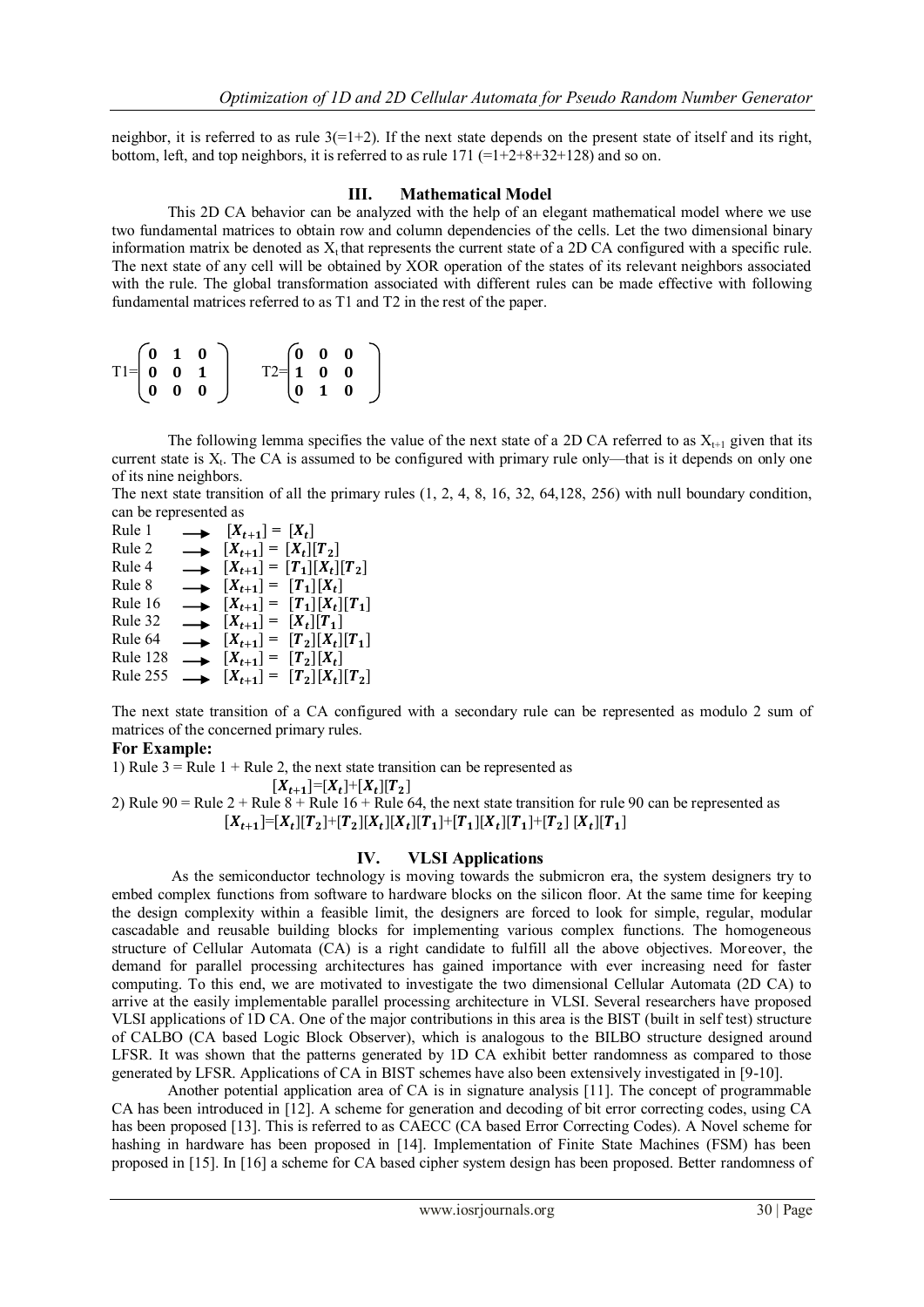the patterns generated by 2D CA over that of 1D CA and LSFR has been established and accordingly applications of 2D CA as a pseudo-random pattern generator was established in [6].

A cellular Automata Machine (CAM) proposed around the parallel architecture of 2D CA has been reported in [7]. Analysis of 2D images can be undertaken in such a CAM. In addition theory of 2D CA was employed for other vital application areas like text compression [17] VLSI testing and cryptography.



**V. Simulation and Synthesis Results of CA PRNG.** The RTL modules of CA PRNG are shown in Fig2, Fig3 and Fig.4 respectively.

**Fig 2: CA PRNG top module.**



**Fig 3: CA PRNG RTL schematic.**



**Fig 4: Technology schematic**

We have implemented the module on Xilinx XC3S500E fpga and the design summary was given below. It was found that the static power consumption is 81mW at clock frequency of 246 MHz and the area utilization is minimum and it may vary in 2D scenario. The top module and its RTL schematic are presented in Fig 2 and 3.Fig 5 shows the simulated output The CA PRNG design is simulated and synthesized in Xilinx ISE 12.1.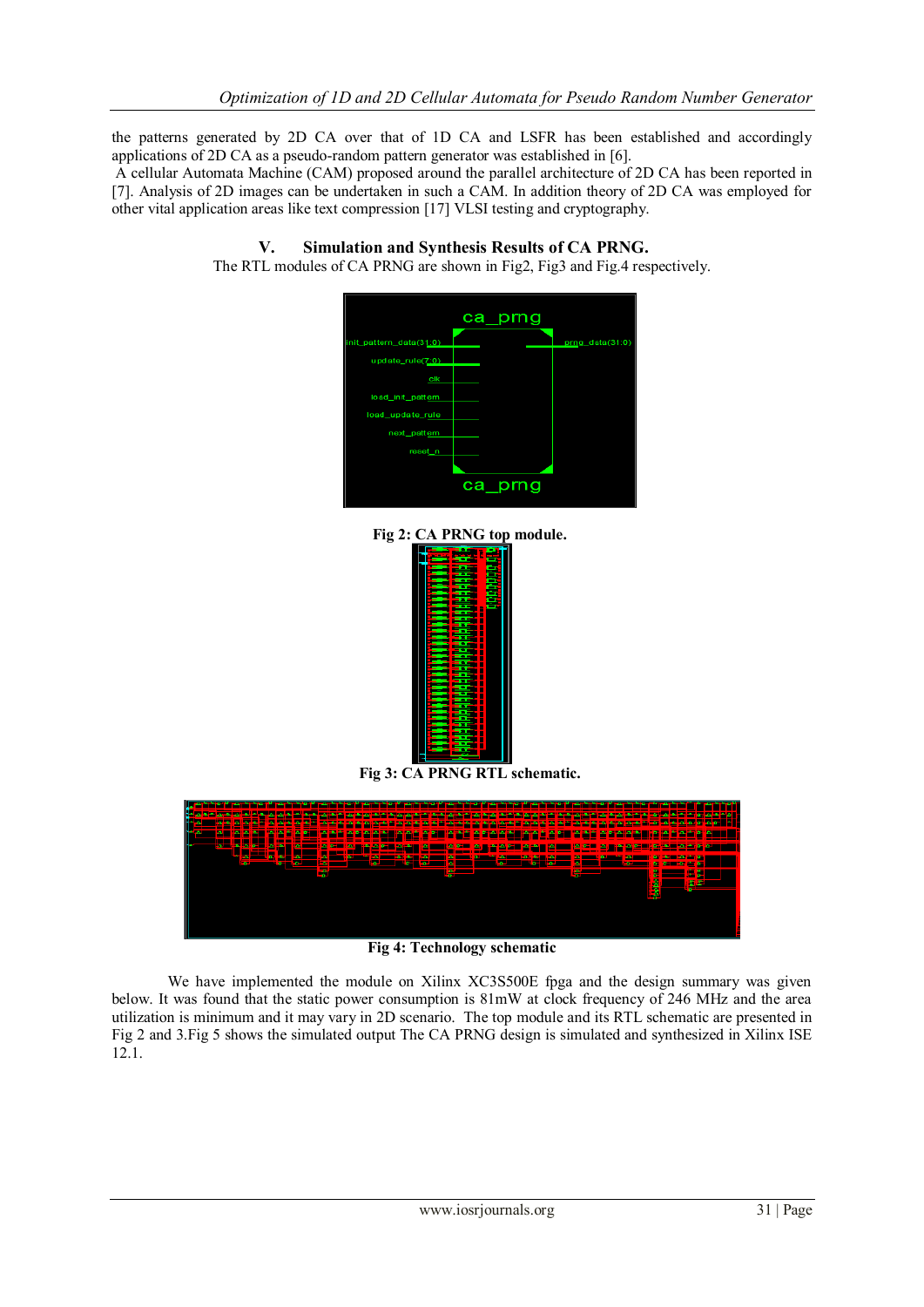| <b>Device Utilization Summary</b>               |             |                  |                    |  |  |  |
|-------------------------------------------------|-------------|------------------|--------------------|--|--|--|
| <b>Logic Utilization</b>                        | <b>Used</b> | <b>Available</b> | <b>Utilization</b> |  |  |  |
| Number of Sice Fito Flaps                       | €           | 9.312            | 15                 |  |  |  |
| Number of 4 input LUTs                          | 161.        | 9.312            | 13                 |  |  |  |
| Number of occupied Slass                        | 93          | 4,6%             | 鵲                  |  |  |  |
| Number of Slices containing only related logic. | 篈           | 93               | 10%                |  |  |  |
| Number of Slices containing unrelated logic     | O           | 93               | 慦                  |  |  |  |
| Total Number of 4 input LLRs                    | 161         | 9,312            | 15,                |  |  |  |
| Number of bonded 108s                           | W           | 130              | 4%                 |  |  |  |
| Number of BUFGMLIXs                             | 1           | 24               | 锩                  |  |  |  |
| Average Fanout of Non-Clock Nets                | 电路          |                  |                    |  |  |  |



#### **Fig 5: Simulation waveform.**

## **VI. Conclusion**

Presently less research has been done to analyze and characterize 2D Cellular Automata. In addition, the randomness properties of 1D CA have been explored at lot. Keeping in view that the extended neighborhood in 2D CA, it is possible to explore the randomness properties of 2D CA. One of the major objectives of this article is to motivate researchers to study the mathematical model of 2D CA and extend it to all group and non group CA. To characterize group and non group 2D CA and identify cycle length of 2D CA group rules and depth and inner cycle length of non group 2D CA. Presently we are studying to extend the application area of 2D CA particularly in digital image processing and testing. Based on our analysis it is possible to apply 2D CA theoretically extend and update other application areas.

.